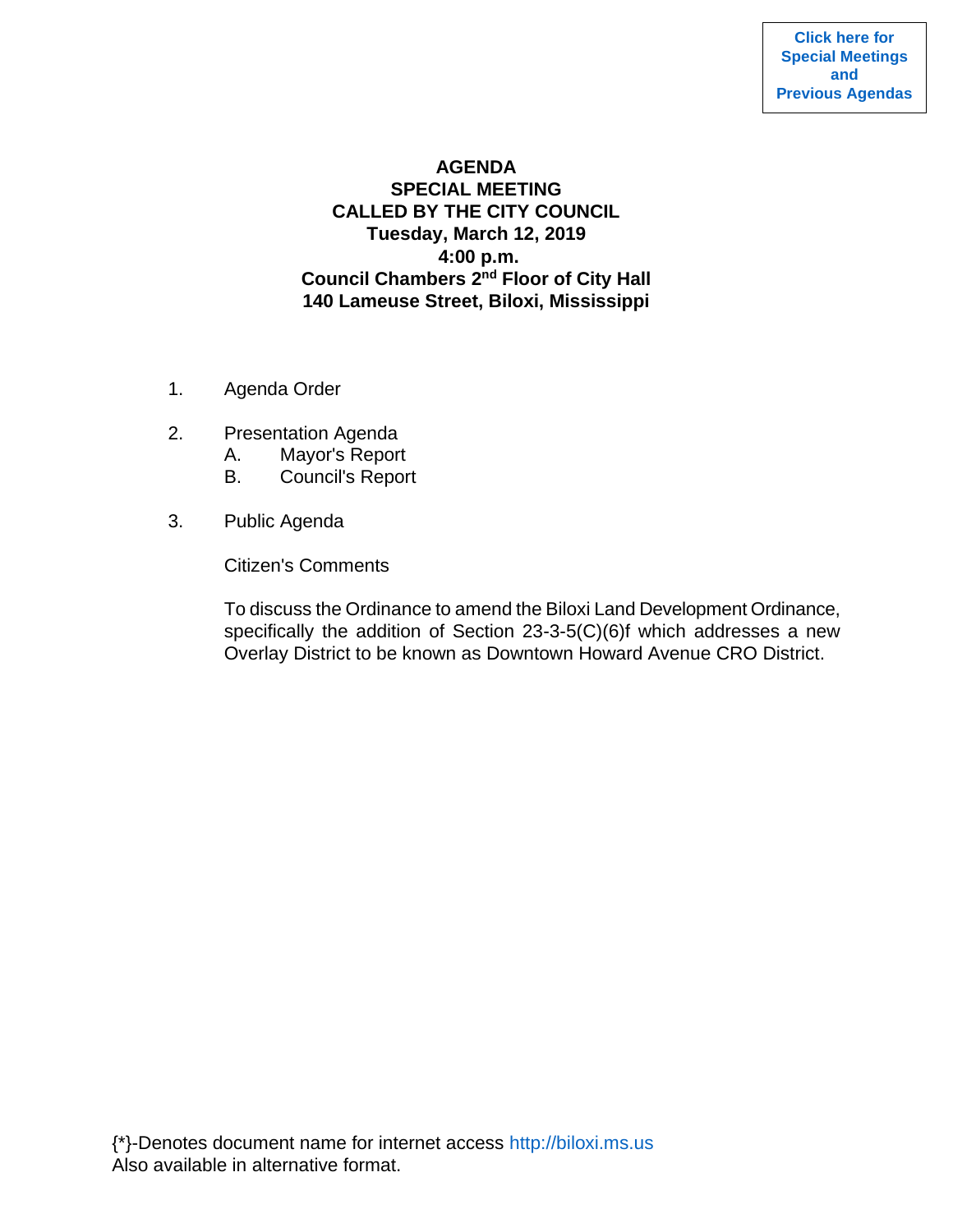## **AGENDA BILOXI CITY COUNCIL MEETING Tuesday, March 12, 2019 6:00 p.m. Council Chambers, 2nd floor of City Hall 140 Lameuse Street, Biloxi, Mississippi**

# **INVOCATION BY:**

# **1. AGENDA ORDER**

### **2. PRESENTATION AGENDA**

A. Mayor's Report

--Mayor to present a Proclamation to the Hibernia Society proclaiming the month of March as "Irish Heritage Month".

--Kristi Hicks with the U.S. Census Bureau to discuss upcoming 2020 Census

-- Report to the City Council on the Biloxi Travel Expense Credit Card (to be spread upon the Minutes of this meeting).

- B. Departmental Report
- C. Council's Report

### **3. PUBLIC AGENDA**

### **Citizens Comments-(Total allotted time 45 minutes)**

### **4. POLICY AGENDA**

ORDINANCE (Second Reading)

A. Ordinance to approve a Zoning Map Amendment to authorize a Change in Zoning District Classification for a parcel of land from its present zoning classification of RM-30 High-Density Multi-Family Residential to RS-7.5 Medium-Density Single-Family Residential for 398 Rosalie Maria. Case No. 19-010, Kevin Shaughnessy. Submitted by the Planning Commission

{\*[-022619APC}](https://www.biloxi.ms.us/agendas/citycouncil/2019/031219/022619apc.pdf) Ward 3 **First reading on February 26, 2019**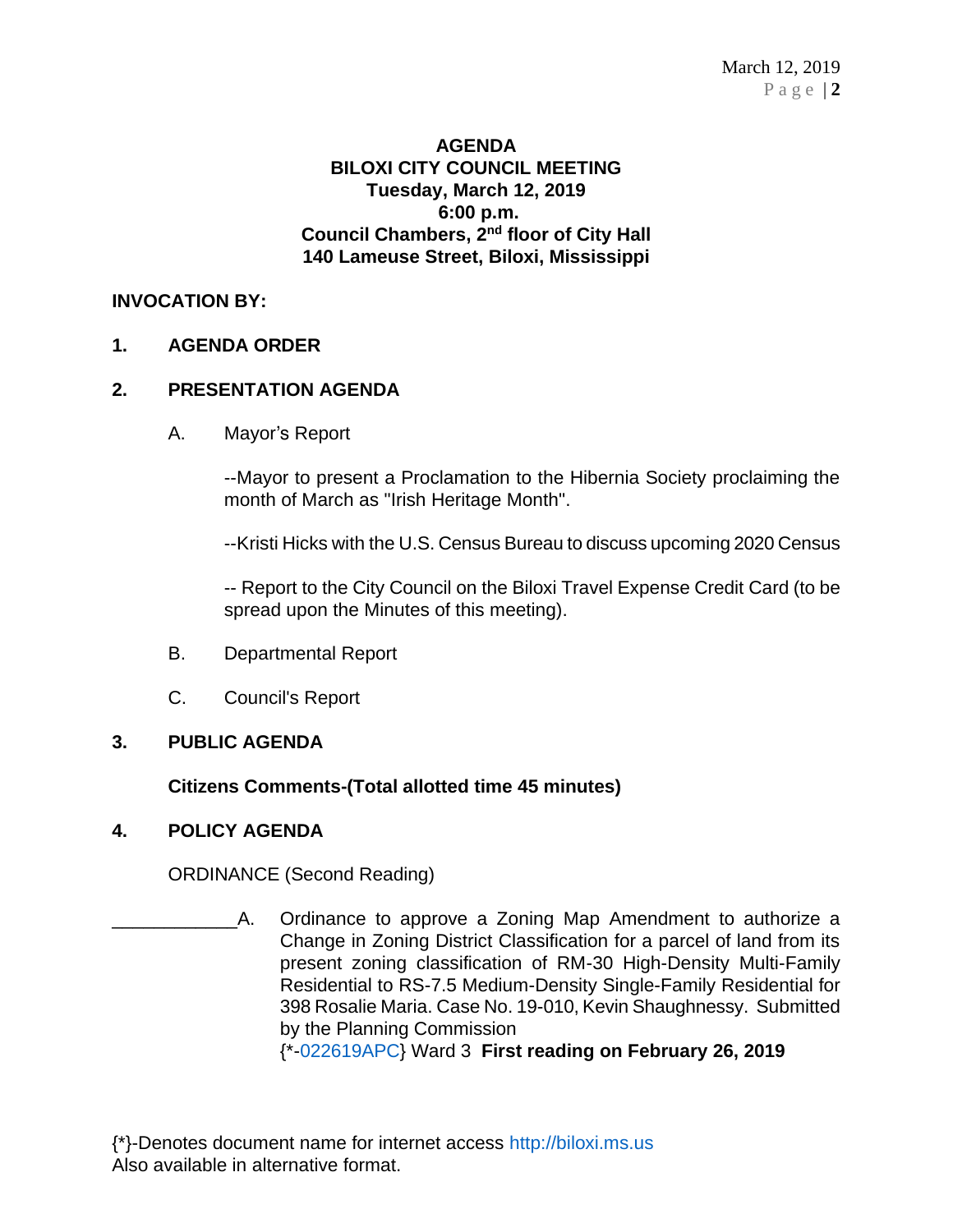# **4. POLICY AGENDA-Continued**

### RESOLUTIONS

- B. Resolution to rename an existing city roadway to Sandbar Lane for a remnant section of Lorraine Road. Case No. 19-012, City of Biloxi. Submitted by the Planning Commission. {\*[-031219APC}](https://www.biloxi.ms.us/agendas/citycouncil/2019/031219/031219apc.pdf) Ward 7
	- \_\_\_\_\_\_\_\_\_\_\_\_C. Resolution to DENY Conditional Use approval requested to authorize the establishment of Short-Term Rentals within an existing condominium unit identified by municipal address 1282 Beach Boulevard, Unit 211, located within the Cypress Cove Condominium Complex. Case No. 19-013, Suzanne Marie Huber Guillot, on behalf of Stay Gulf Coast, LLC. Submitted by the Planning Commission. {\*[-031219BPC}](https://www.biloxi.ms.us/agendas/citycouncil/2019/031219/031219bpc.pdf) Ward 1
- D. Resolution to DENY Conditional Use approval requested to authorize the establishment of Short-Term Rentals within an existing condominium unit identified by municipal address 1282 Beach Boulevard, Units 102 & 202, located within the Cypress Cove Condominium Complex. Case No. 19-014, Suzanne Marie Huber Guillot, on behalf of Featherstone LLC. Submitted by the Planning Commission.

{\*[-031219CPC}](https://www.biloxi.ms.us/agendas/citycouncil/2019/031219/031219cpc.pdf) Ward 1

- E. Resolution to DENY Conditional Use approval requested to authorize the establishment of Short-Term Rentals within an existing condominium unit identified by municipal address 1282 Beach Boulevard, Unit 101, located within the Cypress Cove Condominium Complex. Case No. 19-015, Benjamin J. Simms, on behalf of JEB Investments, LLC Submitted by the Planning Commission. {\*[-031219DPC}](https://www.biloxi.ms.us/agendas/citycouncil/2019/031219/031219dpc.pdf) Ward 1
- F. Resolution to DENY Conditional Use approval requested to authorize the establishment of Short-Term Rentals within an existing condominium unit identified by municipal address 1282 Beach Boulevard, Unit 123, located within the Cypress Cove Condominium Complex. Case No. 19-017, Gabriel and Andrea Crawford Submitted by the Planning Commission. {\*[-031219EPC}](https://www.biloxi.ms.us/agendas/citycouncil/2019/031219/031219epc.pdf) Ward 1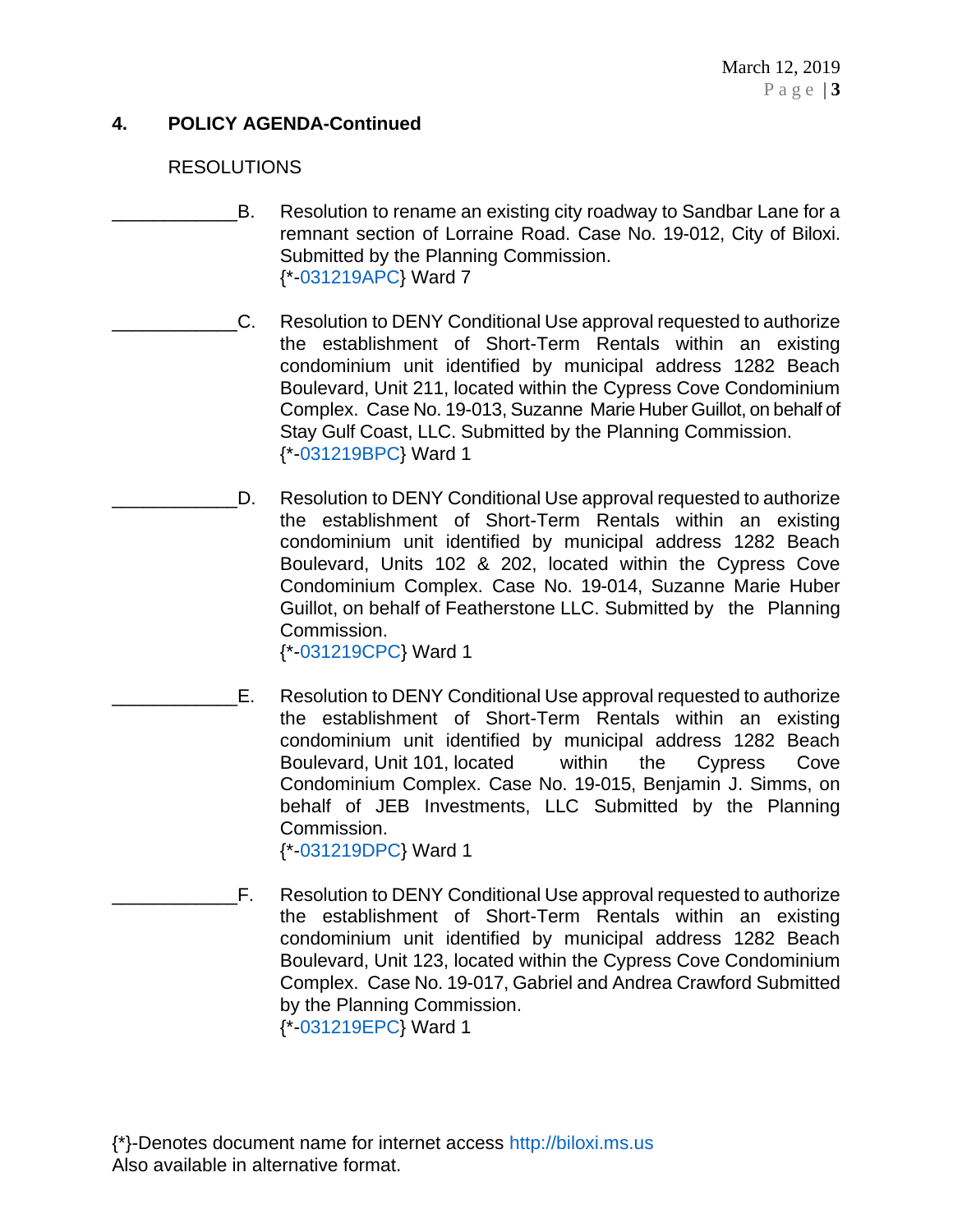# **5. CONSENT AGENDA**

- A. Resolution to approve and authorize the One-Source purchase and installation of Thirteen Police Upgrade Kits for new Patrol Vehicles from Asbury MS Gray Daniels Ford in the total amount of \$118,437.30. Funding: Police Budget. Introduced by Mayor Andrew "FoFo" Gilich. {\*[-031219APUR}](https://www.biloxi.ms.us/agendas/citycouncil/2019/031219/031219apur.pdf)
- B. Resolution to approve and authorize the One-Source purchase to upgrade Three Water Wells from Control Systems in the total amount of \$26,043.00. Funding: Public Works Budget. Introduced by Mayor Andrew "FoFo" Gilich. {\*[-031219BPUR}](https://www.biloxi.ms.us/agendas/citycouncil/2019/031219/031219bpur.pdf)
	- \_\_\_\_\_\_\_\_\_\_\_\_C. Resolution to approve and authorize the lowest and best advertised bid received, meeting all specifications, from Fitness Expo for Exercise Equipment in the total amount of \$113,400.00. Funding: Fire Budget via a Grant. Introduced by Mayor Andrew "FoFo" Gilich. {\*[-031219CPUR}](https://www.biloxi.ms.us/agendas/citycouncil/2019/031219/031219cpur.pdf)
- D. Resolution to approve and authorize the lowest and best quote received for One Wheel Balancer from Advance Professional for use at the Police Garage in the total amount of \$6,398.00. Funding: Police Budget. Introduced by Mayor Andrew "FoFo" Gilich. {\*[-031219DPUR}](https://www.biloxi.ms.us/agendas/citycouncil/2019/031219/031219dpur.pdf)
- \_\_\_\_\_\_\_\_\_\_\_\_E. Resolution to approve and authorize the lowest and best quote received for One Tire Changer from Advance Professional for use at the Police Garage in the total amount of \$7,844.00. Funding: Police Budget. Introduced by Mayor Andrew "FoFo" Gilich. {\*[-031219EPUR}](https://www.biloxi.ms.us/agendas/citycouncil/2019/031219/031219epur.pdf)
- \_\_\_\_\_\_\_\_\_\_\_\_F. Resolution to approve the purchase of Turnout Gear from Sunbelt Fire in the total amount of \$74,159.91, as authorized by State of Mississippi Contract No. 8200043766. Introduced by Mayor Andrew "FoFo" Gilich. {\*[-031219FPUR}](https://www.biloxi.ms.us/agendas/citycouncil/2019/031219/031219fpur.pdf)
- \_\_\_\_\_\_\_\_\_\_\_\_G. Resolution amending the municipal budget for the fiscal year to end September 30, 2019, for transferring money to purchase furniture for the fire stations. Introduced by Mayor Andrew "FoFo" Gilich. {\*[-031219AFD}](https://www.biloxi.ms.us/agendas/citycouncil/2019/031219/031219afd.pdf)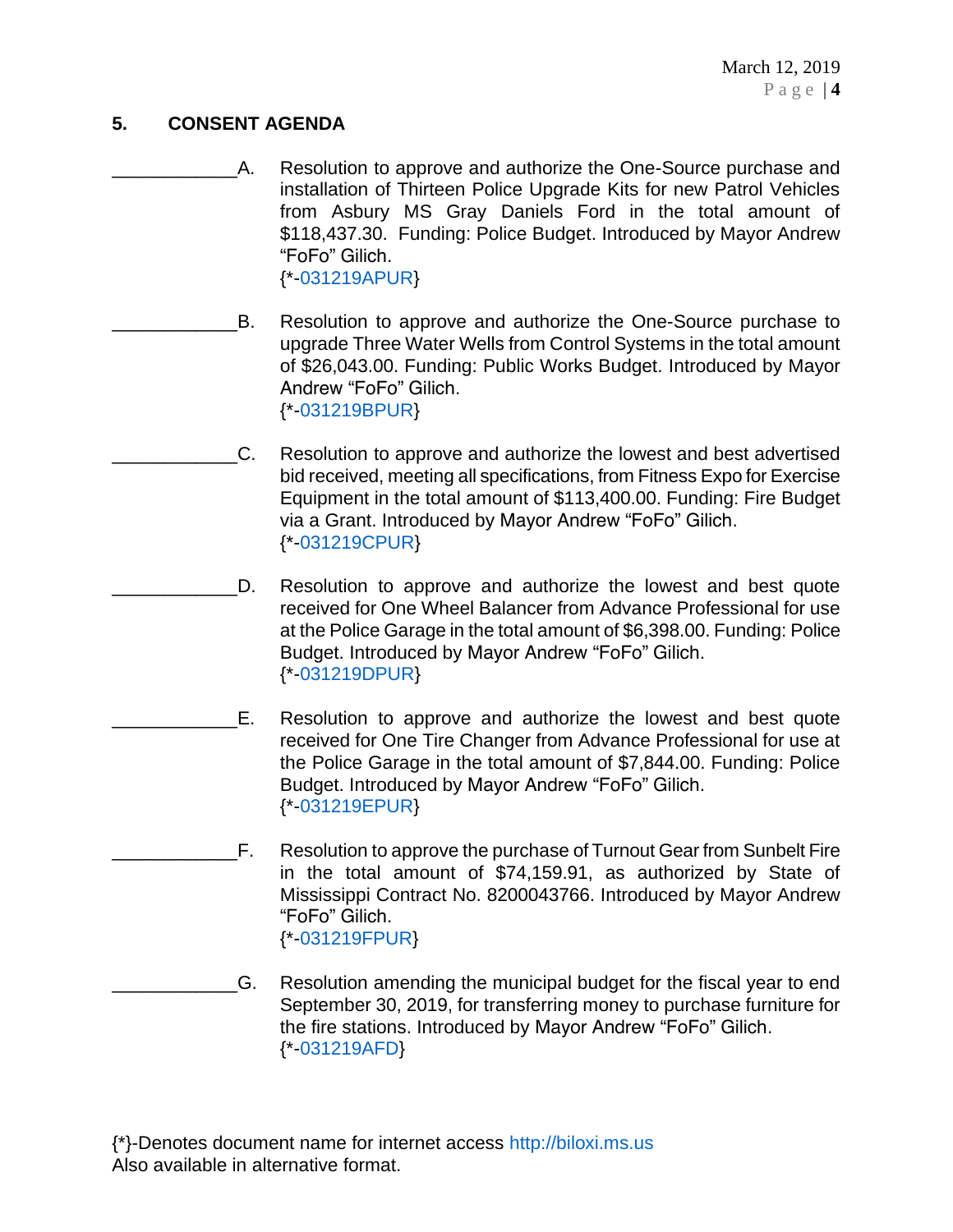# **5. CONSENT AGENDA-Continued**

- \_\_\_\_\_\_\_\_\_\_\_\_H. Resolution amending the Municipal Budget for the Fiscal Year ending September 30, 2019, and authorizing the use of Drug Forfeiture Funds. Introduced by Mayor Andrew "FoFo" Gilich. {\*[-031219APD}](https://www.biloxi.ms.us/agendas/citycouncil/2019/031219/031219apd.pdf)
- \_\_\_\_\_\_\_\_\_\_\_\_I. Resolution authorizing payment for renewal of property insurance. Introduced by Mayor Andrew "FoFo" Gilich. {\*[-031219AADM}](https://www.biloxi.ms.us/agendas/citycouncil/2019/031219/031219aadm.pdf)
- \_\_\_\_\_\_\_\_\_\_\_\_J. Resolution authorizing Amendment No. 1 to the 2018 One Year Action Plan and Amendment No. 2 to the (2015-19) Five-Year Consolidated Plan for use of funds allocated to the City of Biloxi through the U.S. Department of Housing & Urban Development CDBG Entitlement Program. Introduced by Mayor Andrew "FoFo" Gilich. {\*[-031219AFSP}](https://www.biloxi.ms.us/agendas/citycouncil/2019/031219/031219afsp.pdf)
- K. Resolution authorizing execution of Landlord's Consent in connection with lease of real property to James R. McElroy, Inc. Introduced by Mayor Andrew "FoFo" Gilich. {\*[-031219ACON}](https://www.biloxi.ms.us/agendas/citycouncil/2019/031219/031219acon.pdf)
	- \_\_\_\_\_\_\_\_\_\_\_\_L. Resolution authorizing renewal of the TimeClock Plus System Support Agreement with Data Management, Inc. for the employee time keeping system in use by the Departments of Public Works and Engineering. Introduced by Mayor Andrew "FoFo" Gilich. {\*[-031219BCON}](https://www.biloxi.ms.us/agendas/citycouncil/2019/031219/031219bcon.pdf)
		- M. Resolution authorizing renewal of digital recording system Remote Support Agreement for the City of Biloxi Municipal Court and to authorize payment. Introduced by Mayor Andrew "FoFo" Gilich. {\*[-031219CCON}](https://www.biloxi.ms.us/agendas/citycouncil/2019/031219/031219ccon.pdf)
	- N. Resolution terminating Renaissance Garden Lease in Hiller Park. Introduced by Mayor Andrew "FoFo" Gilich. {\*[-031219DCON}](https://www.biloxi.ms.us/agendas/citycouncil/2019/031219/031219dcon.pdf)
	- \_\_\_\_\_\_\_\_\_\_\_\_O. Resolution to enter into Supply Maintenance Plan Agreement with RJ Young Company for the maintenance of copier utilized by the Police Department Introduced by Mayor Andrew "FoFo" Gilich. {\*[-031219ECON}](https://www.biloxi.ms.us/agendas/citycouncil/2019/031219/031219econ.pdf)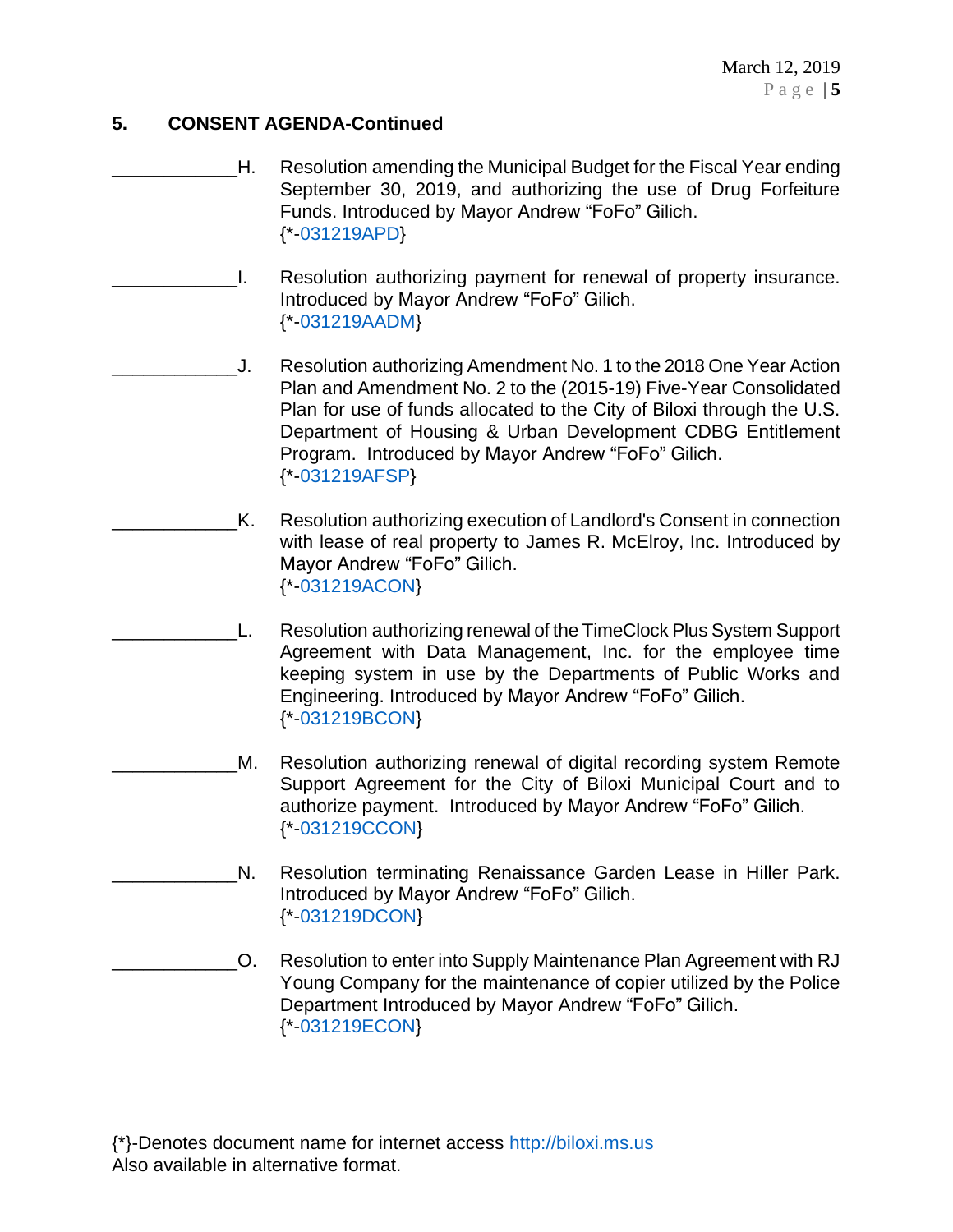# **5. CONSENT AGENDA-Continued**

- \_\_\_\_\_\_\_\_\_\_\_\_P. Resolution to enter into Consulting Agreement with Robert Burris to serve as Chaplain for the Police Department. Introduced by Mayor Andrew "FoFo" Gilich. {\*[-031219FCON}](https://www.biloxi.ms.us/agendas/citycouncil/2019/031219/031219fcon.pdf)
- \_\_\_\_\_\_\_\_\_\_\_\_Q. Resolution authorizing final Change Order No. Three (3) and Final Pay Estimate No. Eight (8) with J.E. Berries, Inc. for Sediment Removal From Existing Back Bay Canals Project No. 995. Introduced by Mayor Andrew "FoFo" Gilich. {\*[-031219AENG}](https://www.biloxi.ms.us/agendas/citycouncil/2019/031219/031219aeng.pdf)
- \_\_\_\_\_\_\_\_\_\_\_\_R. Resolution authorizing an adjusted relocation payment to property owner, Michael S. McCarty for Parcel No. 1410E-06-033.000 for the Keesler Gate Project, Outside, Project No. 996. Introduced by Mayor Andrew "FoFo" Gilich. {\*[-031219BENG}](https://www.biloxi.ms.us/agendas/citycouncil/2019/031219/031219beng.pdf)
- \_\_\_\_\_\_\_\_\_\_\_\_S. Resolution authorizing Amendment No. Five (5) with the Mississippi Department of Environmental Quality grant for the Popp's Ferry Causeway Park, Project No. 990. Introduced by Mayor Andrew "FoFo" Gilich. {\*[-031219CENG}](https://www.biloxi.ms.us/agendas/citycouncil/2019/031219/031219ceng.pdf)
- \_\_\_\_\_\_\_\_\_\_\_\_T. Resolution authorizing execution of Memorandum of Understanding between City of Biloxi and the 81st Force Support Squadron for mutual aid and benefit for the 2019 Thunder Over the Sound: Keesler & Biloxi Air & Space Show. Introduced by Mayor Andrew "FoFo" Gilich.

{\*[-031219ALEG}](https://www.biloxi.ms.us/agendas/citycouncil/2019/031219/031219aleg.pdf)

# **6. CODE ENFORCEMENT HEARINGS**

- \_\_\_\_\_\_\_\_\_\_\_\_A. Delux Homes, LLC, 1210K-03-026.000/2044 Greater Avenue
	- B. Bobby Claude Lewis, 1410F-03-049.000/262 Lameuse Street
- C. Charles Darrin & Melissa Mauffray 1009H-01-008.000/10251 Eagle Point Circle
- D. Charles Darrin & Melissa Mauffray 1009H-01-009.000/10257 Eagle Point Circle
- **\_\_\_\_\_\_\_\_\_\_\_\_7. ROUTINE AGENDA** {\*[-031219RTN}](https://www.biloxi.ms.us/agendas/citycouncil/2019/031219/031219rtn.pdf)

{\*}-Denotes document name for internet access [http://biloxi.ms.us](http://biloxi.ms.us/) Also available in alternative format.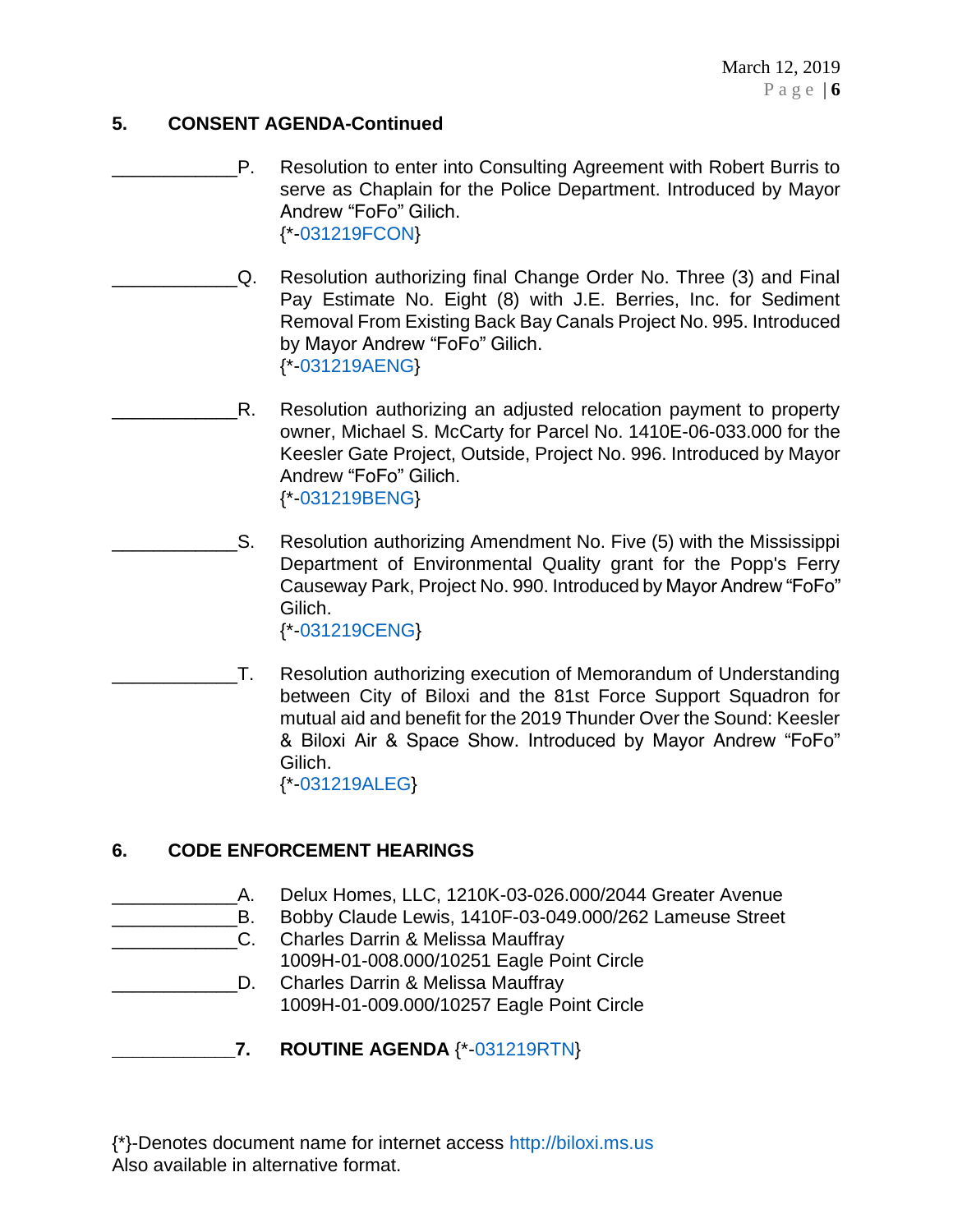# **7. ROUTINE AGENDA-Continued**

Section 1: To authorize special assessment to code enforcement action taken to clean the following parcels:

| А. | <b>CITY PARCEL NO.:</b><br><b>OWNED BY:</b><br><b>ADDRESS:</b><br><b>CONTRACTOR:</b><br><b>RESOLUTION NO.:</b><br><b>ASSESSMENT AMOUNT: \$425.00</b> | 1410F-02-020.000<br>Apple Grove Investments Inc.<br>45 3rd Avenue SE<br>Lamars, IA 51031<br><b>Tim Steil</b><br>46-19            |
|----|------------------------------------------------------------------------------------------------------------------------------------------------------|----------------------------------------------------------------------------------------------------------------------------------|
| В. | <b>CITY PARCEL NO.:</b><br><b>OWNED BY:</b><br><b>ADDRESS:</b><br>CONTRACTOR:<br><b>RESOLUTION NO.:</b><br><b>ASSESSMENT AMOUNT: \$460.00</b>        | 1210A-01-004.000<br>Shirley A. Bilancich<br>1616 Hollywood Boulevard<br><b>Biloxi, MS 39531</b><br>Doug deSilvey<br>288-18       |
| C. | <b>CITY PARCEL NO.:</b><br><b>OWNED BY:</b><br><b>ADDRESS:</b><br><b>CONTRACTOR:</b><br><b>RESOLUTION NO.:</b><br>ASSESSMENT AMOUNT: \$1,115.00      | 1209B-01-014.020<br><b>Gerald Smith Coleman</b><br>866 Rustwood Drive<br><b>Biloxi, MS 39532</b><br>Doug DeSilvey<br>46-19       |
| D. | <b>CITY PARCEL NO.:</b><br><b>OWNED BY:</b><br><b>ADDRESS:</b><br>CONTRACTOR:<br><b>RESOLUTION NO.:</b><br><b>ASSESSMENT AMOUNT: \$375.00</b>        | 1410H-06-074.000<br>Linda R. Rothrauff<br>909 Bluff Ridge Drive<br><b>Biloxi, MS 39532</b><br><b>Tim Steil</b><br>82-19          |
| Е. | <b>CITY PARCEL NO.:</b><br><b>OWNED BY:</b><br><b>ADDRESS:</b><br><b>CONTRACTOR:</b><br><b>RESOLUTION NO.:</b><br><b>ASSESSMENT AMOUNT: \$455.00</b> | 1410I-06-072.000<br><b>Jessica Steward</b><br>281 Santini Street<br><b>Biloxi, MS 39530</b><br><b>Clifton McCormick</b><br>82-19 |

{\*}-Denotes document name for internet access [http://biloxi.ms.us](http://biloxi.ms.us/) Also available in alternative format.